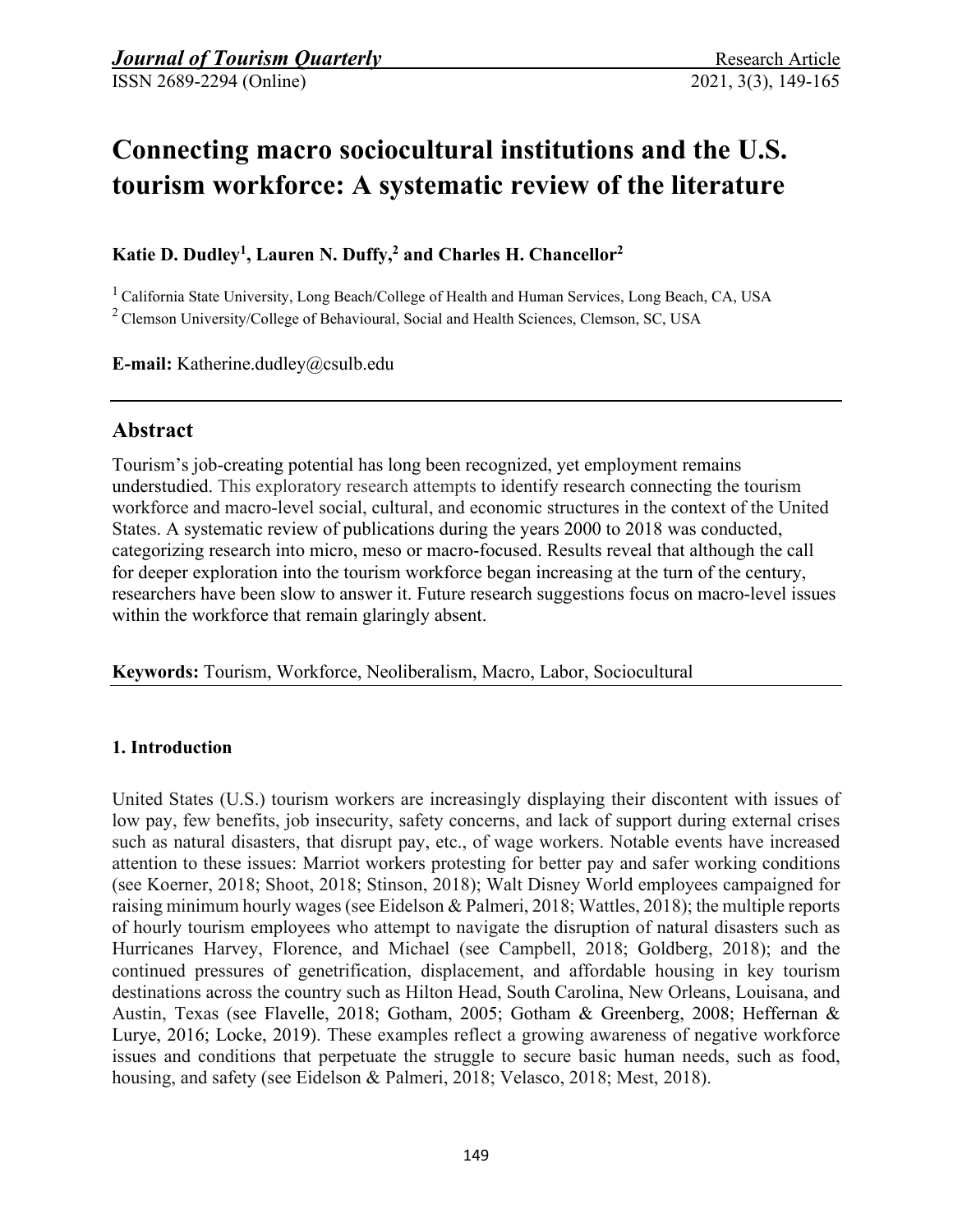While the amount of attention gained by the workers is relatively new, the issues are not. These campaigns are rooted in "nearly 100 years of efforts by travel and tourism industries to keep certain types of workers invisible from the people who rely on them the most: tourists" (Camp, 2011, p. 280). The structuring of the tourism workforce as back of the house has largely been intentional in design in the name of creating positive or sanitized tourism experiences (e.g., Edensor, 2001), and one can only hope that the invisibility and precarity these workers face are simply unintended consequences (Baum, 2018; Camp, 2011). However, tourism employee invisibility extends beyond the workplace, as research on the well-being of tourism workers and their connection with social, cultural, and economic structures that shape the workforce in the U.S. is poignantly absent from academic literature. Simply stated, the foundation on which we sustain tourism – the tourism workforce – is not well understood (Marcouiller & Xia, 2008). There is evidence of an increased interest for a more critical exploration in both academic research (see Baum, Kralj, Robinson, & Solnet, 2016; Baum, 2007; Baum, 2015; Bianchi, 2018; Ladkin, 2011; Robinson & MacDonald, 2019), and informal forums such as the recent addition of workforce issues beginning in 2019 to the list of *Ten Important World Tourism Issues to Watch* developed by David Edgell and distributed via the TRINET listserv.

Work is a core element of a community, and is central to individual identity and well-being while locating people within the social stratification system. As the tourism workforce grows, so does its significance in political, economic and social terms, and key issues related to tourism employment will be more exposed to public scrutiny (Baum, 2015). This paper adopts Baum et al.'s (2016) holistic notion of tourism workforce (henceforth, simply 'workforce') that extends beyond traditional human resource management definitions. Specifically, workforce is operationalizeed as,

…the disparate 'component parts' of the tourism workforce or employment domain, to include, *inter alia*, the industry's labor process; human capital policy and planning andlabor markets; industrial and employee relations; education, training and the development of talent; service delivery; organizational and occupational cultures, and many others—under the unifying nomenclature of 'workforce'. (Baum et al., 2016, p. 2)

Hospitality literature regarding workforce issues across various tourism sectors (i.e., food and beverage, accommodation, transportation, entertainment, etc.) is within this context as "all tourists must sleep somewhere, and all tourists must eat"; thus those "…workers who provide these hospitality services are as much a part of the tourism workforce as are the workers at other tourism products" (Baum et al., 2016, p. 4). The focus on employment in the tourism sectors is also reinforced by the fact that the tourism industry has matured into a consumer market through increasing global and national competition, market turbulence, and changes in consumer demand. This requires paying greater attention to the quality of products and services (outputs), and human resources (inputs) (see Baum, 2018). Finally it is worth noting the paradox of what this paper is focusing on: in spite of the fact that tourism's job-creating potential has long been recognized as a benefit of the industry (Mosedale, 2011; Leiper, 1999; Zampoukos & Ioannides, 2011), employment in the tourism industry has been one of the least studied aspects of tourism (Baum, 2018; Baum et al., 2016; Ballantyne, Packer, & Axelson, 2009; Robinson & MacDonald, 2019).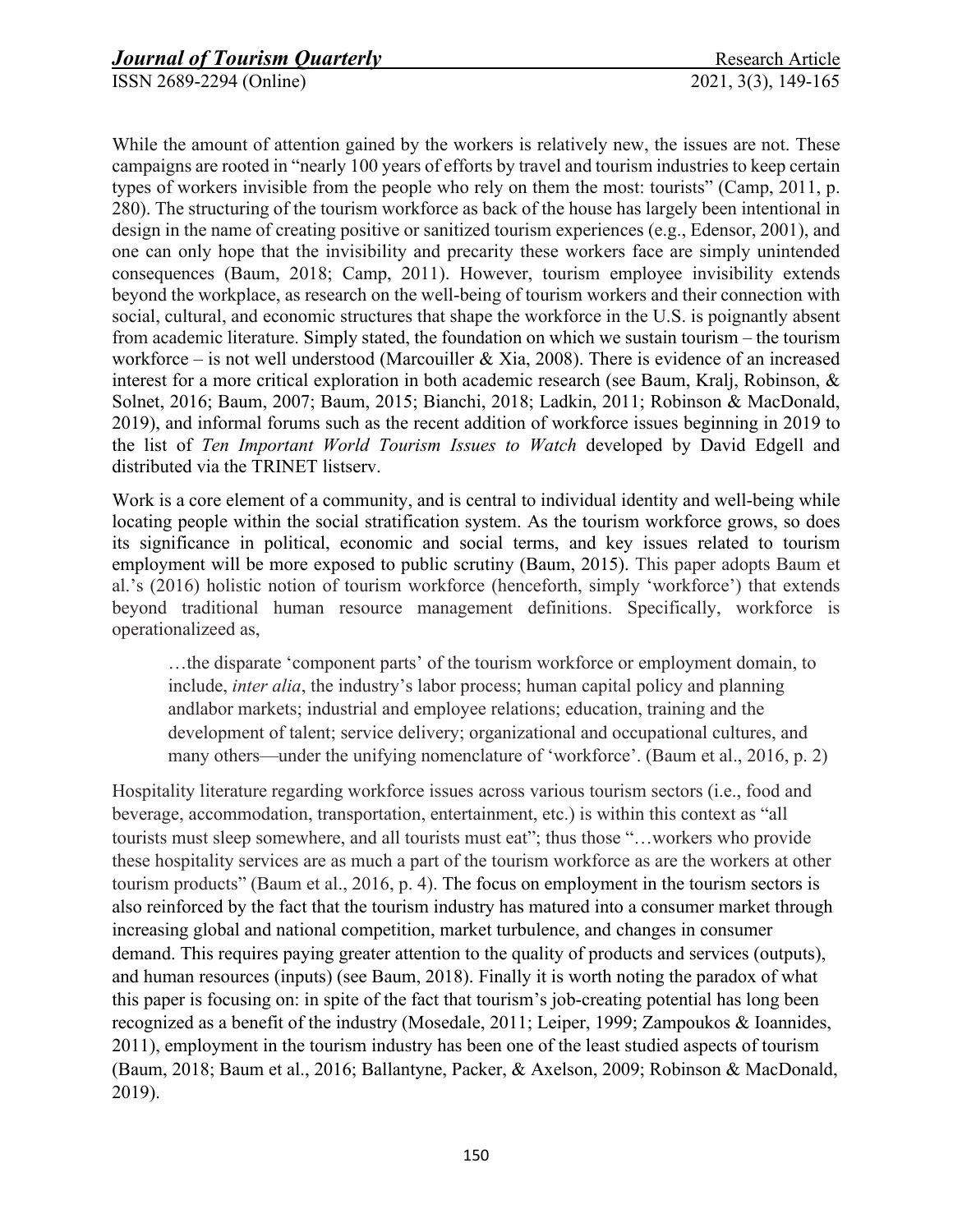The purpose of this study is to explore the extent to which the current literature focused on the U.S. tourism workforce is explored at the macro-level. A systematic review of the literature (2000 – 2018) was conducted applying Baum et al's. (2016), three-tiered framework to categorize workforce research into micro (e.g., worker attitudes or commitment to organization), meso (e.g., recruiting and retaining employees or employee manager interaction), or macro (e.g., human resource development policy, labor mobility, unions). While overlap among the three categories does exist when exploring workforce holistically, this paper investigated the extent that *macro-level* workforce issues have been addressed and suggests directions and opportunities for further research. Macro-level sociocultural institutions are the focus given their importance in framing the overall economic and social policies within tourism destinations, which have implications on who enters the workforce and their subsequent well-being. This paper encourages the examination of economic, political, and social relations of power that exist within tourism, and the potential inequalities and working conditions that they create.

# **2. Literature Review**

Employment and job creation has long been a primary rationale for increasing tourism promotion and development (Mosedale, 2016). While economic impact reports tout number of jobs created as a marker of success, researchers argue that the reports do not provide information on the actual employment performance of tourism industries (Hudson & Townsend, 1992; Leiper, 1999; Hall, 2000). Aggregate statistics on total jobs and income generated mask important elements needed for a more complete understanding of jobs and related income (Marcouiller & Xia, 2008). While those in favor of using job numbers as a measurement of impact often maintain that residents welcome 'any' job, rights activists believe it is used to take advantage of a community's financial vulnerability, labelling it predatory. They insist that because most menial jobs—or what some label dirty work—are held by minorities, it could be labeled outright racism (Delgado & Stefancic, 2017). Dirty work, in the broadest sense, "is any job that is viewed as physically, socially, or morally foul" (Mathe and Scott-Halsell, 2012, p.355; also see Ashforth, Kreiner, Clark & Fugate, 2007). A holistic exploration into the workforce structure beyond job numbers is critical to unraveling how nationality, race, and class have continued to shape who does the dirty work in the U.S. tourism economy (Camp, 2011).

Baum et al.'s (2016) systematic review of the top four tourism journals (4,004 articles) and top four hospitality journals (2,445 articles), as determined by impact factor, from 2005 to 2014 revealed that only two percent of the articles in the tourism journals and 15% of the articles in the hospitality journals were dedicated to the workforce. The majority of such workforce articles had either an individual focus (e.g., worker attitudes or commitment to organization) or an organizational focus (e.g., recruiting and retaining employees or employee manager interaction). In a separate review of 12 major tourism journals from 1994 to 2004 ( $n=2,868$ ), the main topic areas were tourist/visitor studies, tourism planning, destination image and management, and marketing (Ballantyne et al., 2009). While relative to the overall field of tourism and hospitality research, the number of studies dedicated to the workforce remain small, there are some studies highlighting the low-pay, or exploitative nature of positions which could be categorized as dirty work (see Beddoe, 2004; Burns, 1993; Lee & Kang, 1998; Radivan & Lucas, 1997; Wood, 2000). This includes the working conditions of South African tourism guides (De Beer, Rogerson, &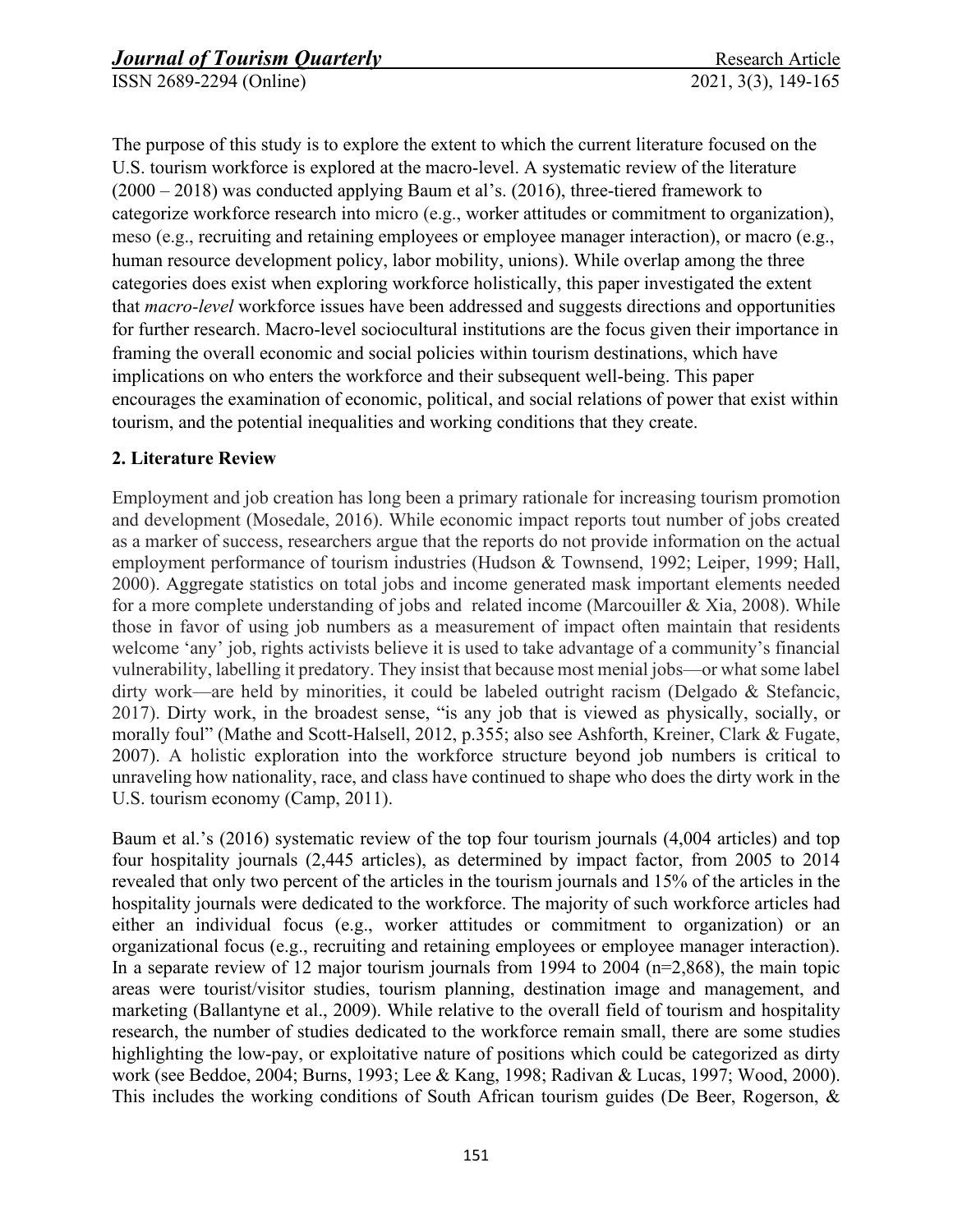Rogerson, 2014), the experiences of room attendants in Norweigian hotels (OnsOyen, Mykletun, & Steiro, 2009), and studies focused on the exploitative employment of migrant labor (see Janta, Ladkin, Brown, & Lugosi, 2011; Terry, 2018). In addition, Baum's (2015) reprisal of earlier work (see Baum, 2007) examining the status of work in tourism, which concluded employment practices in tourism continue to be loosely regulated and have poor working conditions (see also Robinson, Martins, Solnet, & Baum, 2019).

Little has been done however, to make the connection of tourism workforce issues to wider social, cultural, economic, and/or political considerations. Examining the historic materialization of inequality that helped shape the structure of the workforce in the U.S., which reflects a "microcosm of social relations" (Zukin 1991, p. 18) as well as the social stratification of tourism workers along different courses of identity not only adds to our understanding of tourism development, but also to our realization of how such historic formations dictated the present-day marginalization of tourism workers (Camp, 2011). As such, these discussions must focus not only on developing countries, but mature destinations in wealthy countries such as the U.S. to be able to move the industry as a whole forward.

# **3. Methodology**

This article is a systematic review of research exploring the U.S. tourism workforce at the macro-level. Using structured and replicable methods, systematic reviews facilitate the synthesis of literature on a topic and identify directions for future research (Crowther, Lim, & Crowther, 2010; Moher, Liberati, Tetzlaff, & Altman, 2009). The *Preferred Reporting Items for Systematic Reviews and Meta-Analysis* (PRISMA) approach was used to develop article selection criteria, determine data sources, and report findings.

### *3.1 Search procedures and selection criteria*

Literature search results were generated using combinations of the following Boolean phrases and keywords in conjunction with the terms *workforce*, *labor*, and *employee*: travel, tourism, hospitality, United States (America, U.S. or USA), sustainable tourism, neoliberalism, exploitation, social conditions, human rights, social inclusion, social justice, racism, corporate social responsibility, quality of life, social aspects, empowerment, policy, human resource development, and sex workers (prostitution, or sex industry). This wide range of keywords and phrases were chosen to elicit a broad range of perspectives. *Travel*, *tourism*, and *hospitality* were used broadly to ensure inclusive coverage of the literature. Following the reasoning of Baum et al., (2016), hospitality was included as much of what we classify as the tourism workforce is also classified as hospitality (e.g., food and beverage, accommodation). The remaining terms were drawn from previous workforce literature that approach tourism/ hospitality workforce issues at the macro-level as described by Baum et al. (2016). Using this guideline, articles that situate the workforce within certain political, social, cultural or economic ideologies were found.

Titles, keywords, and abstracts were screened to determine which articles met the search criteria using PRISMA guidelines (Moher et al., 2009). If it was unclear whether an article satisfied the criteria, the complete article and references were examined to ensure the article focused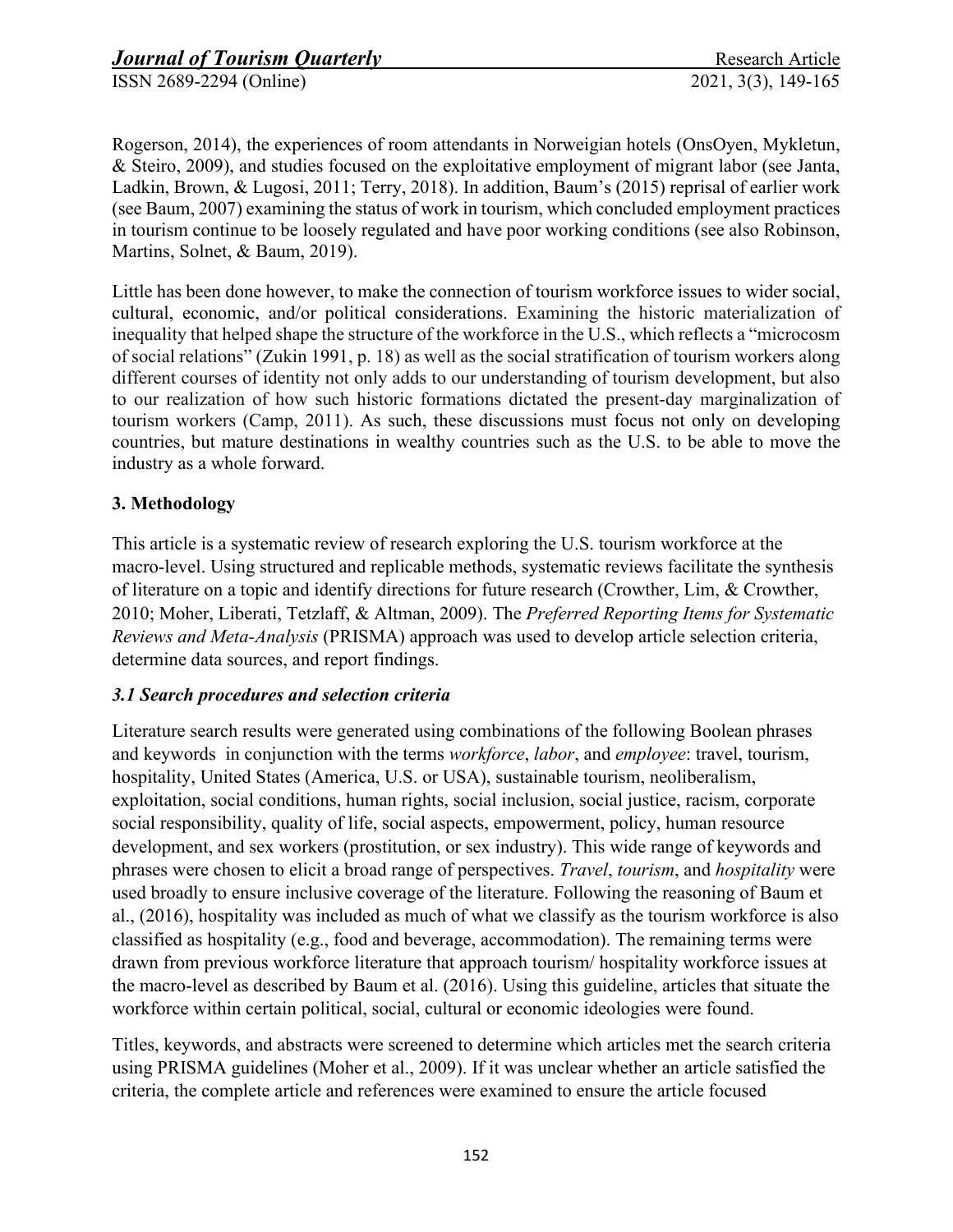specifically on the workers and societal contexts, and not micro level organizational procedures. To optimize academic rigor, only peer-reviewed journal articles and conference proceedings published between 2000 and 2018 were included. The call for exploration into the tourism workforce began increasing at the turn of the century and therefore the authors reasoned that looking at the past 18 years of research would provide insight as to whether the call is being answered in the U.S. Because books are not necessarily subjected to peer review, books and book chapters were excluded. Also given the nature of the search and limitations of the authors, only articles written in English were included in the search.

# *3.2 Databases and analysis*

To identify and select articles that complied with the review criteria, EBSCO Host was used to simultaneously search Academic Search Complete, Academic Premier Complete, and Hospitality and Tourism Complete. Also, to ensure the comprehensiveness of the articles collected, a snowball method was employed which involved skimming the references from each article to identify articles that fit the criteria but were not located in the initial searches. Descriptive statistics are reported to indicate the total number of studies that met the criteria, as well as to provide counts for the number of articles by method/methodology. Finally, the articles were analyzed to identify major themes and opportunities for future research directions.

# **4. Results**

Initial searches returned 1,818 articles, however after eliminating duplicates and a more robust screening, 146 articles remained (Table 1). Preliminary screening of keywords, titles, and abstracts resulted in 32 potential articles, and further analysis eliminated an additional 13 articles that focused on how societal issues effects the financial bottom line of the business rather than the people who constitute the workforce. Following this, the 19 articles were reviewed more closely; two were removed because the U.S. was one of multiple countries included in the study and thus findings were drawn from a larger global scope, and three were removed as they were found to be more 'meso' than 'macro' level issues that were the focus for this project. As a result, 14 articles were reviewed and analyzed for discussion in this paper.

### *4.1 The current state of U.S. tourism workforce literature*

A review of existing literature focused on workforce issues in the U.S. at a macro level provides a telling picture regarding sectors of focus, geographic areas studied, methods utilized, and the ways in which the study connects to larger societal issues, policy, and social phenomenon (Table 1).

| Author         | Tourism Sector                      | ، ب<br>Geographic<br>Scope | Methodological<br>Approach | Macro-level Connection                                                                                                                                                                                |
|----------------|-------------------------------------|----------------------------|----------------------------|-------------------------------------------------------------------------------------------------------------------------------------------------------------------------------------------------------|
| Camp<br>(2011) | Accommodation<br>sector<br>(hotels) | Southern<br>California     | Qualitative                | Historic policy affecting well-<br>being of workers where historical<br>marginalization of Southern<br>California's hotel industry helps<br>to understand today's<br>stratification of hotel workers. |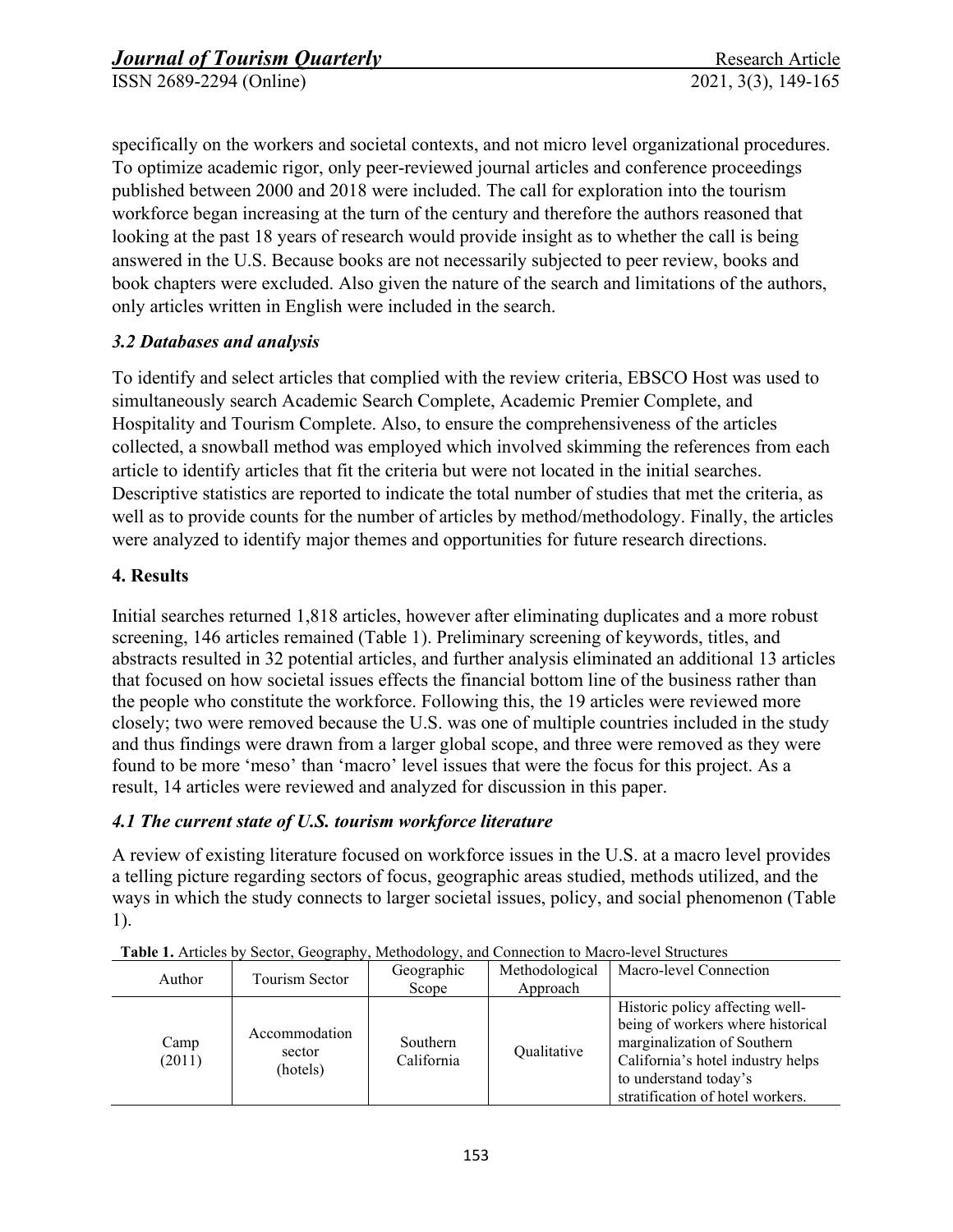| Canziani<br>(2006)         | Food service<br>sector<br>(restaurants)      | National                                                  | Qualitative  | Explored language policies and<br>workers' rights, issues of<br>employment discrimination                                                                                                                                                  |
|----------------------------|----------------------------------------------|-----------------------------------------------------------|--------------|--------------------------------------------------------------------------------------------------------------------------------------------------------------------------------------------------------------------------------------------|
| Demovic<br>(2016)          | Food service<br>sector<br>(bars/restaurants) | New Orleans,<br>LA.                                       | Qualitative  | Normative tourism discourse that<br>promotes alcohol sales and<br>eroticism sets stage the sexual<br>economy                                                                                                                               |
| Hsieh et al.<br>(2016)     | Accommodation<br>sector<br>(hotels)          | Southeastern<br><b>United States</b>                      | Qualitative  | Well-being among Latina<br>housekeepers and the issues of<br>psychosocial hazards that they<br>face in their hotel work<br>environment                                                                                                     |
| Jones $&$<br>Kloss(2012)   | Accommodation<br>sector (hotels)             | San Francisco,<br>CA                                      | Qualitative  | Policies affecting labor unions in<br>hotels                                                                                                                                                                                               |
| Kitterlin et<br>al. (2016) | Foodservice<br>industry                      | Southeastern<br><b>United States</b>                      | Quantitative | Using social learning theory,<br>considered well-being among<br>workers in hospitality specifically<br>related to bullying in the<br>foodservice industry                                                                                  |
| Lozano<br>(2017)           | Accommodation<br>sector<br>(resorts)         | Palm Springs,<br>FL                                       | Qualitative  | Considered how certain forms of<br>tourism work (i.e., the<br>Afromobile) reinforced racial<br>hierarchy and controlled black<br>mobility                                                                                                  |
| McGinley et<br>al. (2017)  | Accommodation<br>sector<br>(hotels)          | National                                                  | Quantitative | Perceptions towards hospitality<br>work and concerns of<br>remuneration, career<br>advancement, and work-to-life<br>balance that affects attitude<br>towards the type of work.<br>Hospitality work is treated as the<br>social phenomenon. |
| Ooi et al.<br>(2016)       | Accommodation<br>sector<br>(resorts)         | Rocky<br>Mountain<br>Region<br>(Steamboat<br>Springs, CO) | Qualitative  | Worker well-being outside of the<br>workplace and in the ski resort<br>communities; the issues of<br>seasonality and community                                                                                                             |
| Parnett<br>(2012)          | Street performers<br>(musicians)             | New Orleans,<br>LA                                        | Qualitative  | The impact of new media<br>production policy that shifts<br>tourism development and creates<br>implications for who benefits<br>through jobs                                                                                               |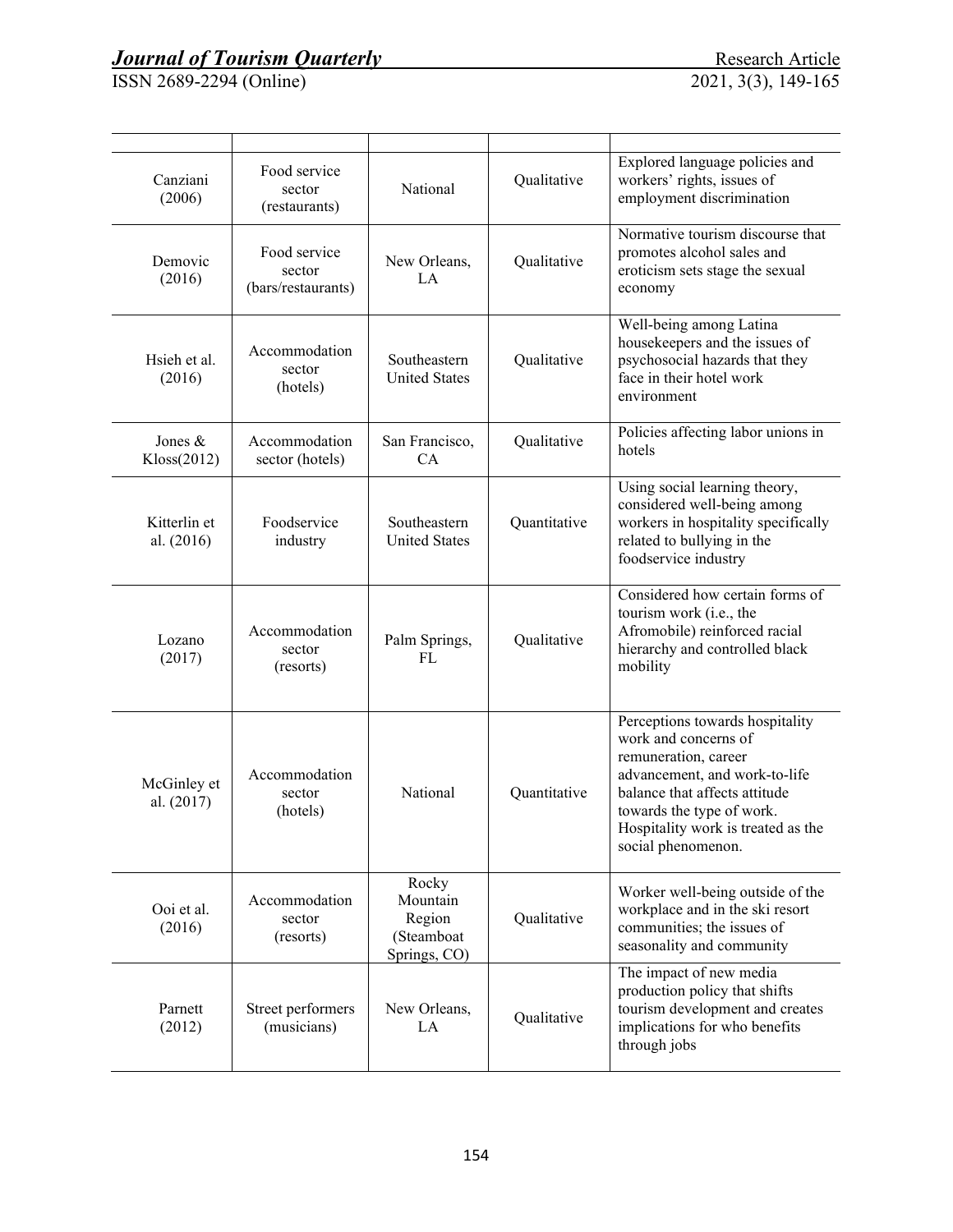ISSN 2689-2294 (Online) 2021, 3(3), 149-165

| Syndor-<br>Bousso et al.<br>(2011) | Accommodation<br>sector<br>(hotels) and Food<br>Service sector | North central<br>region of the<br>U.S. | Quantitative | Investment in the workforce can<br>help increase resiliency                                                                        |
|------------------------------------|----------------------------------------------------------------|----------------------------------------|--------------|------------------------------------------------------------------------------------------------------------------------------------|
| Terry $(2016)$                     | Accommodation<br>sector<br>(hotels)                            | North and<br>South Carolina            | Oualitative  | Immigration policy and the use of<br>guest workers under temporary<br>visas and how this interacts with<br>labor hiring structures |
| Terry $(2018)$                     | Accommodation<br>sector<br>(hotels)                            | North and<br>South Carolina            | Qualitative  | Immigration policy and the<br>precarity of guest workers                                                                           |
| Youn, et al.,<br>(2010)            | Restaurants<br>(all types)                                     | Oklahoma                               | Quantitative | Explores how a specific<br>immigration policy in Oklahoma<br>affects restaurants                                                   |

Almost half the sample  $(n=7)$  conducted their studies within hotels, with another two studies focused on the resort setting. Approximately a third of the sample (n=4) dealt with the foodservice industry, which included study settings of fast food, casual sit-down dining, and bars. One study focused on street performers, and another attempted to deal with the hospitality industry as a whole, though those samplings drew primarily from hotels and foodservice. Even with the small sample of studies considered here, it becomes apparent that the formalized sectors of the tourism industry tend to have the vast focus of research. While there is less presence of an informal tourism sector, there is a large sector that needs study consideration such as the way Parnett (2012) considered the street musicians in New Orleans and how media production and urban development policies effected hiring and employment trends.

Broadly, the geographic scope of the previous work is diverse: a third of the studies were conducted in the Southeastern U.S. region  $(n = 5)$ ; including the major tourism states of Florida, North Carolina, and South Carolina, two studies represent California and two are specific to New Orleans, Louisiana, both states known for having significant tourism economies. Additionally, one study was conducted in Oklahoma, another in Northcentral U.S., and one undertakes the ski resort community of Steamboat Springs, Colorado in the Rocky Mountain region. Three studies sampled across the U.S. With regard to research approaches, two-thirds  $(n = 10)$  of the papers are qualitative in nature and the remainder are quantitative research studies. The qualitative studies used methods such as in-depth, semi-structured interviews, participant observations, archival research, and secondary and legal document analysis. The quantitative studies largely relied on survey methods. No mixed-method designs or conceptual papers were identified.

Finally, with regard to focus area and connection to macro-level issues, there was a diverse set of topics explored, mostly being articulated into studies of certain policies. For example, three articles: Terry (2016; 2018) and Youn, Woods, Zhou and Hardigree (2010), considered immigration policy. Specifically, Terry (2016) examined the use of guest workers under the notion that labor shortage in the U.S. tourism industry has led to reliance on the H-2B and J-1 visas. The visa program can address labor shortage, but also requires a rigid recruitment timeline that subsequently creates a perpetuating cycle of dependency on guest workers. Terry (2018) conducted interviews with guest workers under a lens of precarity, finding that given the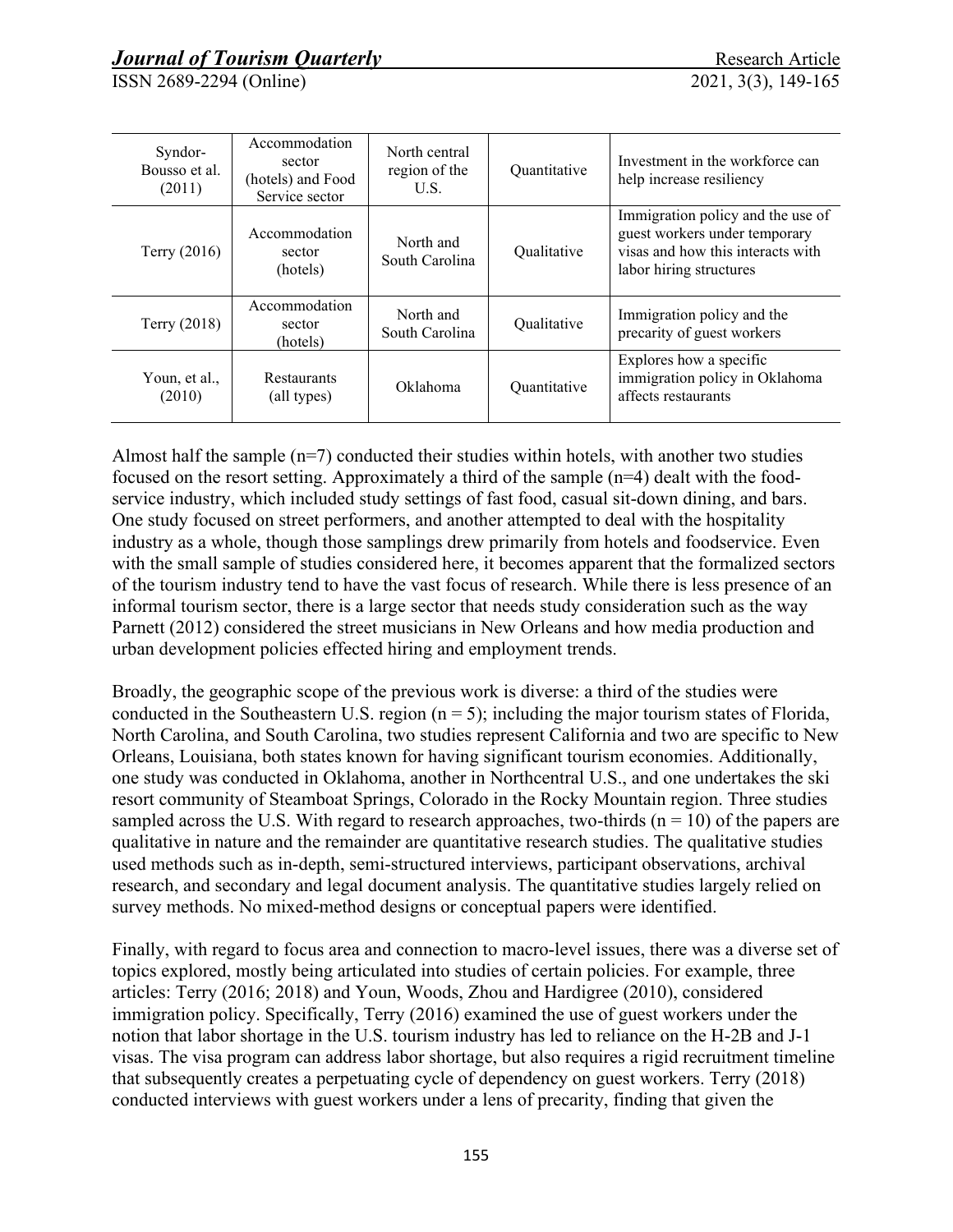structural nature of the arrangement, the guest workers are vulnerable to inadequate housing, uncertain employment practices, lack of support from program sponsorship, and occasionally, human trafficking. Youn et al., examined the effects of HB 1804 immigration policy on the Oklahoma restaurant industry.

Canziani (2006) explored what kinds of language policies tend to be implemented in the food service sector. The authors found a perceived divergence between the employers' right to set language policies and requirements in the workplace, and the preservation of the civil rights of employees and affected others. Camp (2011) evaluated how historic policy helped to explain the stratification of hotel workers in Southern California and the affects that continues to have on their well-being. Finally, Jones and Kloss (2012), using grounded theory, investigated the policies influencing the degree of polarization among a San Francisco hotel labor-relations stakeholders.

Three articles delved into the larger connection of cultural reproduction to and from tourism. Demovic (2016) used Appadurai's *mediascape* to investigate the intersection of sex work and alcohol sales that has long been a normative part of the discourse on the sexual economy of the French Quarter in New Orleans, Louisiana. Similarly, Parnett (2012) also looked at cultural representation in the media in New Orleans where the changes in media culture and urban renewal policies had profound implications for tourism production and employment within the industry. Lozano (2017) studied the afromobile and how it became an enactment of benign racial hierarchy and subsequently created another mechanism of social control over Black mobility.

Hsieh et al. (2016) centered concerns regarding Latina hotel workers' occupational health, safety, and overall quality-of-life as they connected to work practices that affected their wellbeing. Likewise, Kitterlin et al. (2016), framed by social learning theory, considered the phenomenon of bullying in the foodservice sector. In another worker well-being article, Ooi et al. (2016) examined the barriers to seasonal workers becoming more permanent residents in a ski resort community. In this case, they used social capital theory to study the interactions of seasonal workers and the rest of the residents, finding the workers were caught in the middle ground of being neither strictly tourists nor workers, causing a sense of exclusion in the community. Syndor-Bousso et al. (2011) examined the impact of natural disasters on industry jobs, considering how the disasters effect employment and wages. The economic recovery of destinations with regard to restabalizing the job market can be very important for tourism worker well-being. Finally, McGinley et al. (2017) studied perceptions of hotel employment among individuals with no past or current work history in hospitality, specifically focusing on whether perception of remuneration, career advancement, and work-to-life affected attitude towards working in the industry.

As these articles show, it is not suffice to point out the precarity of tourism work in an ahistorical manner. The articles discussed begin to uncover the ways in which the industry is inextricably enmeshed with sociocultural institutions that determine who does the dirty work in the U.S. and what that work entails. It is notable, then, that many articles turned to study social and economic policy – a low-hanging but necessary approach to considering how macrolevel issues intersect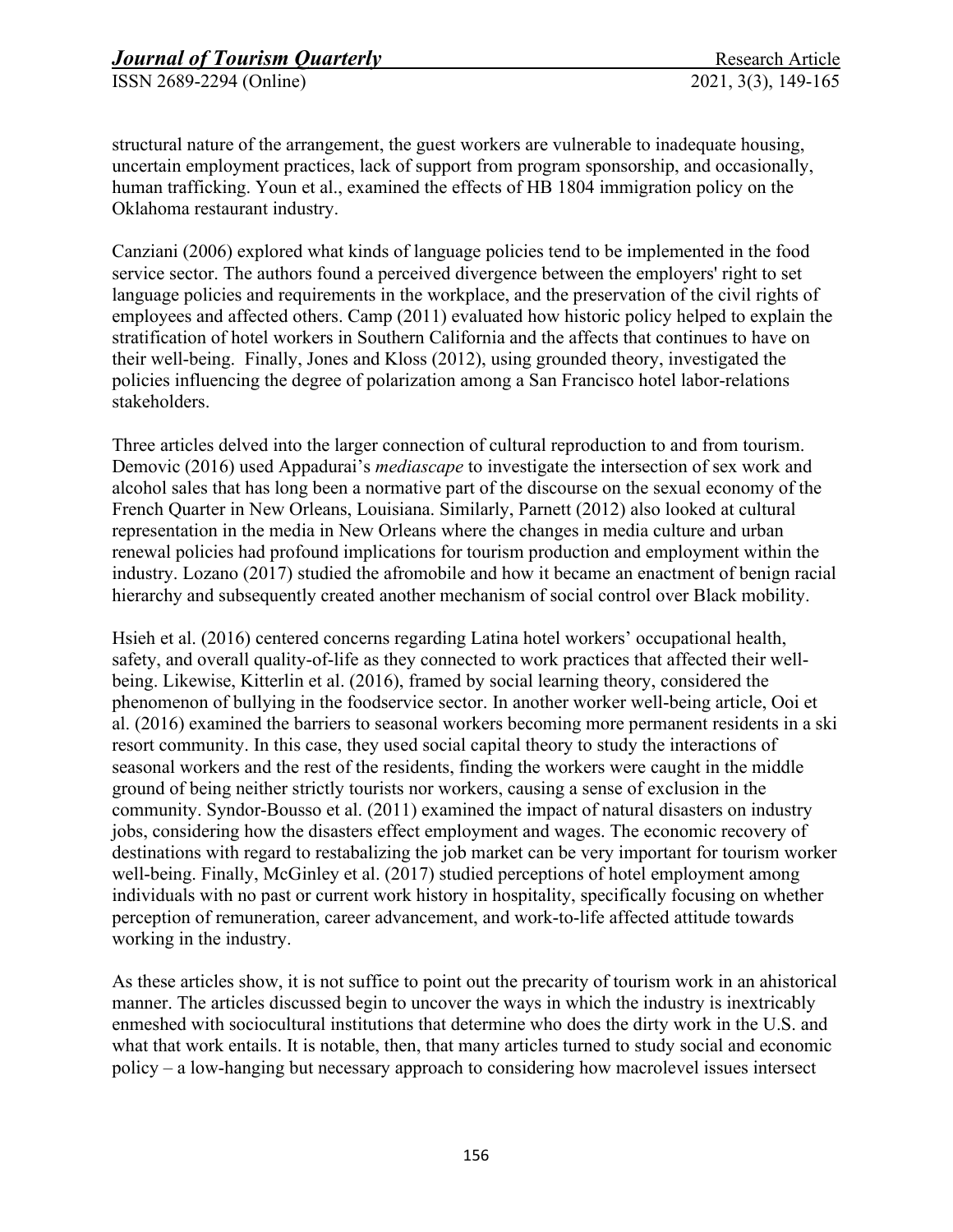with the daily lives of workers. The discussions confirm Ladkin's (2011) contention that tourism, and the workforce, has much to contribute to wider societal debates.

Although there is momentum in exploring tourism workforce concerns, this research supports the call for deeper exploration into the interactions between the workforce, structural forces and sociocultural institutions (Bianchi, 2009; Mosedale, 2016). Potential research agendas for such exploration are discussed in the following section.

### **5. Discussions**

U.S. tourism and hospitality workforce research has focused almost exclusively on the micro or meso level through a business or management lens; filtered from this study via the search criteria, were the tremendous number of articles that considered factors such as organization culture, management practices, human resource management, and worker motivation. Such results mirror the tenets of neoliberal policies, supporting the warning that neoliberalism is 'in here' (the academy) as well as 'out there'(industry) (Peck, 2003). Tourism worlds are contrasting: "uglinessbeauty, pain-pleasure, toil-relaxation, poverty-luxury; fear-comfort, hate-love, sacrednessprofanity, and despair-hope" (Pritchard, Morgan, & Ateljevic, 2011, p. 957), and our research should be reflective of this. In the next section, four themes are discussed that are notably absent in the literature yet provide rich opportunity for future research.

### *5.1 Community structure and public service*

Tourism development's disruption of community in New Orleans and Rocky Mountain ski towns, indicates a need to investigate the neoliberal policies that contribute to gentifrication, affordable housing, and accompanying issues that affect the workforce. While Ooi, Mair, and Lang (2016) explored the social barriers to seasonal tourism workers entering a community, there is a overwhelming need to study how capitalist pursuits degrade communities and affect the workforce. The following questions can assist this inquiry:

- What role does community play in a tourism employee's well-being especially if the individual is seasonal, transient, or otherwise being brought into the community from the outside?
- Do short-term rentals such as Airbnb/VRBO affect a community's social structure? Not only should the sharing economy be considered with regard to accommodation market share, but how it is a factor contributing to gentrification and the affordable housing crisis.
- How are private/non-profit community organizations utilized in maintaining or strengthening social safety nets for the local workforce?
- What is the history of either covert or overt racism in regard to those working in the industry? What role does this play in the social geography of the destination?
- How does any of the above concerns affect the mobility of the workers?

### *5.2 Workforce policy*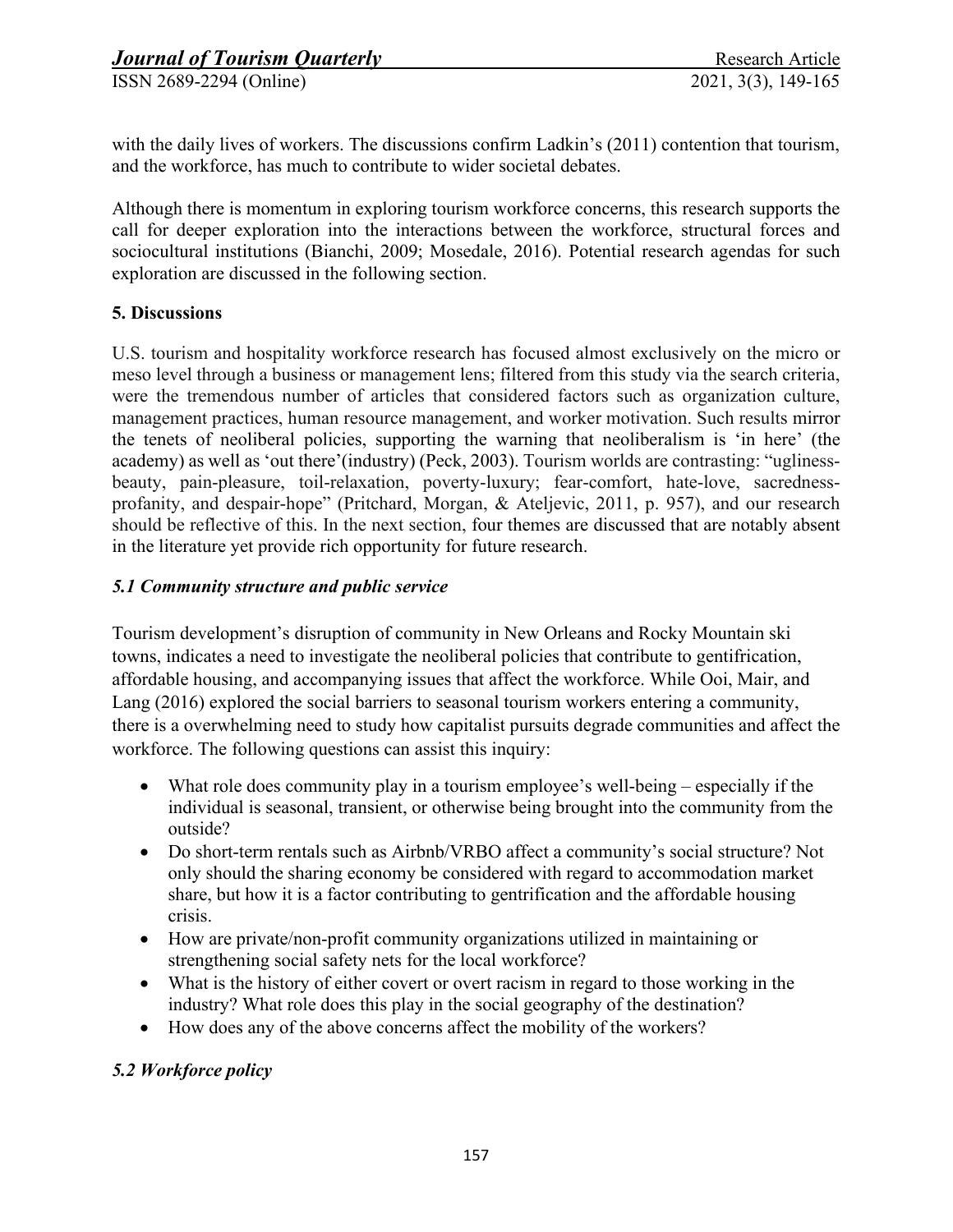As tourism-related job numbers continue to grow alongside reports of labor shortages in the U.S. (Terry, 2016, 2018), we see a need for further exploration into the relationship between national policies (e.g., immigration, collective bargaining, minimum wage) and the tourism workforce. In order to address workforce needs, we must understand the history and structure of how work in the industry was shaped by macro-level policies. Some examples of how to approach this include:

- How have immigration policies changed and what are the affects on workforce in various U.S. tourism destinations?
- What is the history of organized labor in tourism destinations? Are their models for tourism labor unions (e.g., Las Vegas)?
- How do state policies impact job quality in tourism destinations (e.g., Right to Work)?
- What are the technical/human, social, institutional, and financial capacities needed to address labor shortages at both the national and regional level? Where does the power to access these capacities reside?
- What training is needed to prepare for entry into the workforce as well as upward mobility? What barriers to provide such training exist?

*5.2.1 Sector* The majority of U.S. workforce research focuses on the food and beverage or hotel sectors, which is important, however, there is a broad spectrum of sectors not being addressed. For instance, there is ample research from the business (see Guttentag, 2015) or legal (see Kaplan & Nadler, 2015) standpoint on sharing economy models such as Airbnb, however the informal sharing economy workforce has not been studied. While touted as entrepreneurial in nature, we are beginning to see instances such as Uber drivers earning paid holiday and sick leave (Butler, 2018) and unemployment insurance (Siu, 2018), and Airbnb hosts required to pay lodging taxes (see Blair, 2018; Edgemon, 2018), which begs the question as to how informal the workforce of the informal sharing economy truly is? Beyond the informal sharing economy, there has been an increase in the use of temp agencies, and contract labor (Chen, 2016) that must be explored. The following questions can serve as a roadmap for furthering this line of inquiry:

- What defines U.S. tourism's informal sharing economy workforce?
- What are the barriers to entering and exiting the informal sharing economy workforce (e.g., ownership of a car or home)?
- Is the informal sharing economy undermining or supporting worker well-being in tourism destinations?
- How has neoliberal policies shaped tourism employee-employer agreements (e.g., use of temp agencies or subcontractors)?
- How does the use of subcontracted or temporary employees affect job quality (i.e., wage, benefits, security) and attitudes of other employees?
- How does the U.S. sex economy and tourism destintions coincide?

# *5.3 Vulnerability and Precarity*

While there are studies exploring precarious work in the industry (Hsieh et al., 2016; Terry, 2018), the growing number of examples appearing in news stories such as those outlined in the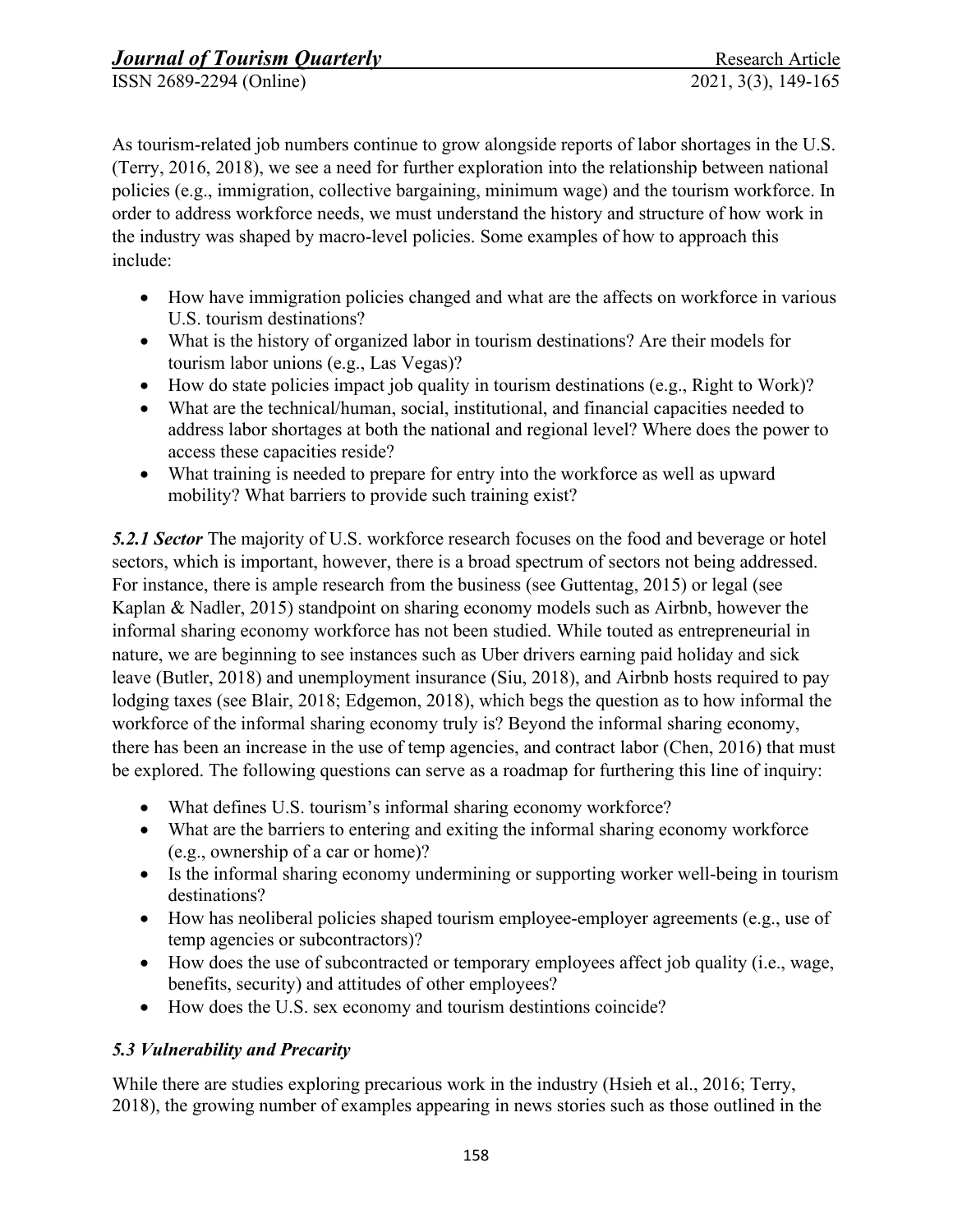opening of this paper remind us the topic remains grossly underrepresented in academic literature. Three topics within vulnerability and precarity important to address are: (a) physical and emotional violence, (b) economic instability/insecurity, and (c) resiliency to man-made and natural disasters. These topics may be better informed by the following questions:

- Who inflicts physical or emotional violence on tourism workers (e.g., tourists, management, co-workers, law enforcement)?
- Who is vulnerable to physical or emotional violence (e.g., women, undocumented immigrants, people of color, the impoverished)?
- How does the intersection of tourism development and neoliberal policy affect economically vulnerable communities?
- How does the structure of the industry affect tourism workers' mobility—both lateral and horizontal—within the U.S. labor force?
- How are tourism workers affected by man-made and natural disasters? What barriers exist to preparedness and recovery? How resilient are communities within tourism destinations given the policies that perpetuate precarity within the workforce?

Research exploring the industry within the U.S. has primarily considered the workforce from a micro or meso standpoint. The above questions outline a path to better understanding the various complexities of the tourism workforce, and how they relate to broader social, cultural and economic institutions that shape the lived experience of workers. In addition, an overarching theme across the literature is the alarming absence of the workers' voices. When pursuing the above questions, researchers should include participatory research methodologies, which will provide insight into the lived experiences and how they shape, and/or perpetuate stereotypes within the industry.

### **6. Conclusions**

This article creates a baseline of the current state of macro-level U.S. workforce research and suggests future research directions and guiding questions. This study was limited to articles that fit the defined search criteria pertaining to the tourism and hospitality workforce and its connection to wider social, cultural and economic institutions. While the literature addressing this topic is increasing internationally, U.S. specific research is needed due to the size of the U.S. industry as well as its global influence. There are important limitations to systematic reviews to be aware of, including that they are influenced by the authors' subjectivities, which subsequently affects the interpretation and meaning-making of each articles' findings (see Mallet, Hagen-Zanker, & Duvendack, 2012). However, to increase consistency, the authors sought agreement among interpretation of article findings and overall themes (Moher et al., 2009).

Tourism remains a sector where very poor employment practices persist, and changes over the past 30 years have allowed tourism work and employment to remain at the margins of many societies. Tourism scholarship in the U.S. should leverage the ambiguities within the social fields, taking a critical look toward the social, cultural and economic policies and institutions that continue to shape the industry. First however, we must acknowledge our operation within the neoliberal system, and the ways in which we may or may not be internalizing the discourse, as we need free and critical thought on the issues. This is important for our own morality and the industry's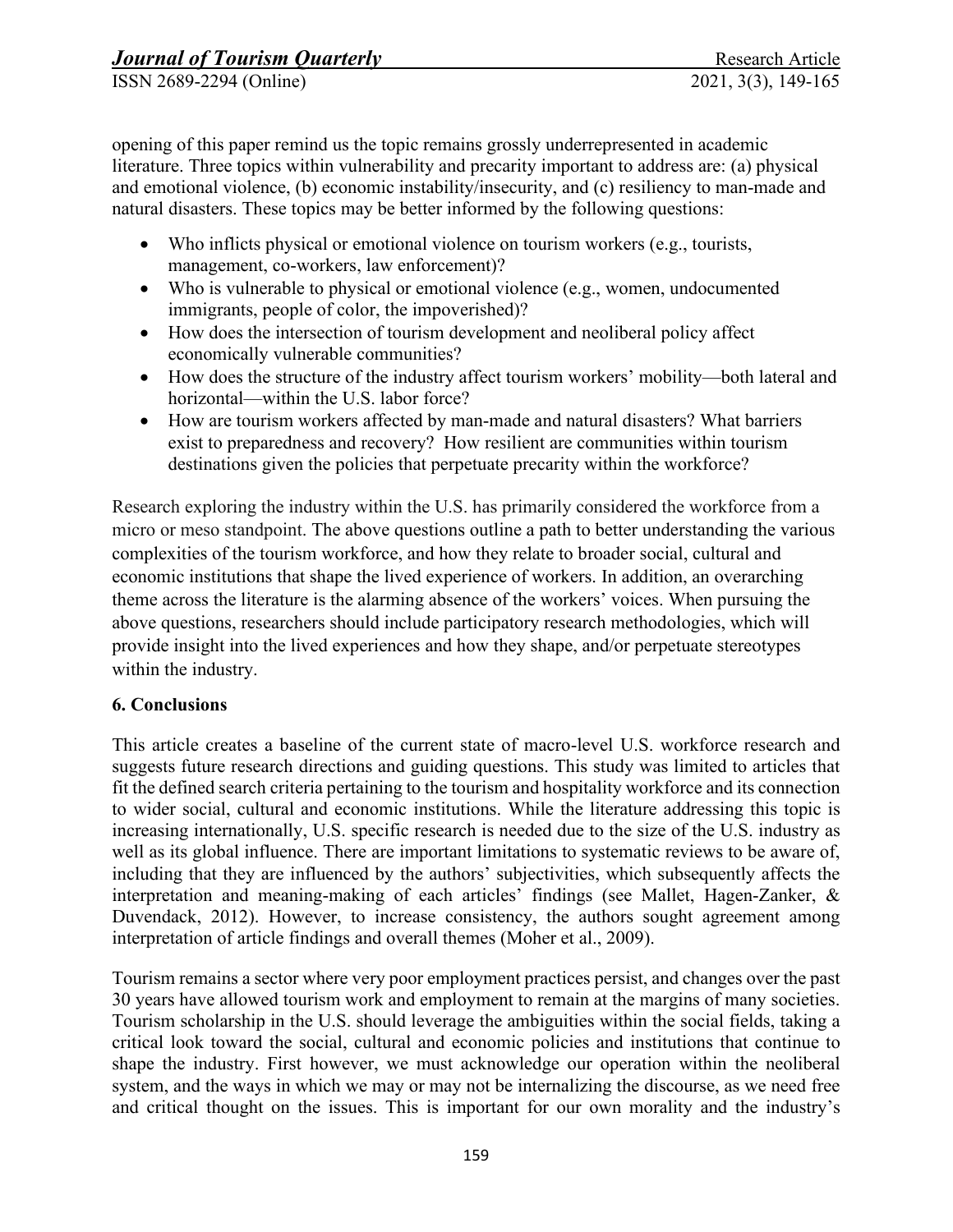ISSN 2689-2294 (Online)

sustainability. As popular destinations such as Myrtle Beach, SC and Jackson, WY struggle with labor shortages, and businesses in Key West, FL are closing due to slow recovery from a natural disaster, we can no longer approach the industry in positive isolation and must investigate these intricacies looking critically at the industry to maintain and elevate the benefits it is capable of providing the workforce.

### **REFERENCES**

- Ainsworth, S., & Purss, A. (2009). Same time, next year?: Human resource management and seasonal workers. *Human Resource Management, 38*(3), 217–235.
- Arnold, D., & Bongiovi, J.R. (2013). Precarious, informalizing, and flexible work: Transforming concepts and understandings. *American Behavioral Scientist, 57*(3), 289-308.
- Ashforth, B., Kreiner, G., Clark, M., & Fugate, M. (2007). Normalizing dirty work: Managerial tactics for countering occupational taint. *Academy of Management Journal, 50*(1), 149- 174.
- Ballantyne, R., Packer, J., & Axelsen, M. (2009). Trends in tourism research. *Annals of Tourism Research, 36*(1), 149–152.
- Baum, T. (2007). Human resources in tourism: Still waiting for change. *Tourism Management, 28*(6), 1383-1399.
- Baum, T. (2015). Human resources in tourism: Still waiting for change?–A 2015 reprise. *Tourism Management, 50*, 204-212.
- Baum, T. (2018). Sustainable human resource management as a driver in tourism policy and planning: A serious sin of omission? *Journal of Sustainable Tourism, 26*(6), 873-889.
- Baum, T., Kralj, A., Robinson, R.N., & Solnet, D.J. (2016). Tourism workforce research: A review, taxonomy and agenda. *Annals of Tourism Research, 60*, 1-22.
- Beddoe, C. (2004). *Labour standards, social responsibility and tourism*. London: Tourism Concern.
- Bianchi, R. (2018). The Political Economy of tourism development: A critical review. *Annals of Tourism Research, 70*, 88-102.
- Blair, A. (2018). *Hawaii sues for info on Airbnb owners who aren't paying taxes.* Available from: [http://www.hawaiinewsnow.com/story/39043083/hawaii-heads-to-court-to-get](http://www.hawaiinewsnow.com/story/39043083/hawaii-heads-to-court-to-get-info-on-airbnb-owners-who-arent-paying-taxes/)[info-on-airbnb-owners-who-arent-paying-taxes/](http://www.hawaiinewsnow.com/story/39043083/hawaii-heads-to-court-to-get-info-on-airbnb-owners-who-arent-paying-taxes/)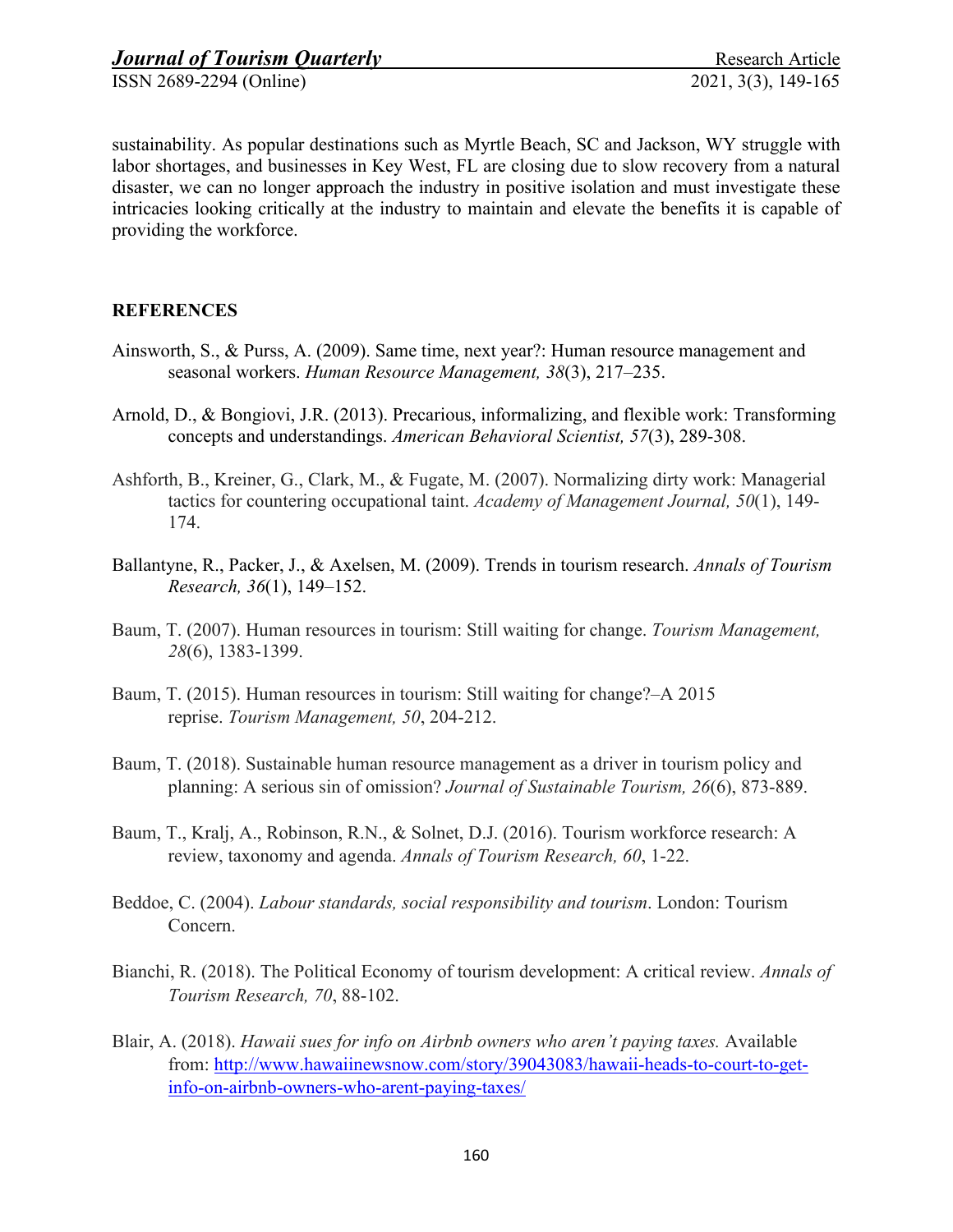ISSN 2689-2294 (Online)

- Bureau of Labor Statistics. (2018). *Occupational Employment Statistics.* Available from: U.S. Department of Labor: [https://www.bls.gov/oes/2017/may/oes\\_nat.htm](https://www.bls.gov/oes/2017/may/oes_nat.htm)
- Burns, P.M. (1993). Sustaining tourism employment. *Journal of Sustainable Tourism, 1*(2), 81- 96.
- Butler, J. (2018). *Uber, Deliveroo food couriers want better pay, working conditions.* Available from: [https://www.huffingtonpost.com/entry/uber-deliveroo](https://www.huffingtonpost.com/entry/uber-deliveroo%20pay_us_5a715328e4b0a6aa48747a81)  [pay\\_us\\_5a715328e4b0a6aa48747a81](https://www.huffingtonpost.com/entry/uber-deliveroo%20pay_us_5a715328e4b0a6aa48747a81)
- Camp, S.L. (2011). Materializing inequality: The archaeology of tourism laborers in turn-of-thecentury Los Angeles. *International Journal of Historical Archaeology, 15*(2), 279-297.
- Campbell, A.F. (2018). *Hurricane Florence is costing workers income. Blame federal labor laws.* Available from: [https://www.vox.com/2018/9/14/17859976/hurricane-florence](https://www.vox.com/2018/9/14/17859976/hurricane-florence-workers-income)[workers-income](https://www.vox.com/2018/9/14/17859976/hurricane-florence-workers-income)
- Carlisle, S. (2010). Access and Marginalization in a Beach Enclave Resort. In: S. Cole and N. Morgan (eds.) *Tourism and Inequality: Problems and Prospects*. Cambridge: CAB International, pp. 67-84.
- Chen, M.A. (2016). The informal economy: recent trends, future directions. *New Solutions: A Journal of Environmental and Occupational Health Policy, 26*(2), 155-172.
- Crowther, M., Lim, W., & Crowther, M.A. (2010). Systematic review and meta-analysis methodology. *Blood, 116*(17), 3140-3146.
- De Beer, A., Rogerson, C.M., & Rogerson, J.M. (2014). Decent work in the South African tourism industry: Evidence from tourist guides. *Urban Forum, 25*(1), 89-103.
- Delgado, R., & Stefancic, J. (2017). *Critical race theory: An introduction*. NYU Press.
- Edgemon, E. (2018). *Should Birmingham regulate Airbnb?* Available from: [https://www.al.com/news/birmingham/index.ssf/2018/06/should\\_birmingham\\_regulate\\_a](https://www.al.com/news/birmingham/index.ssf/2018/06/should_birmingham_regulate_air.html) [ir.html](https://www.al.com/news/birmingham/index.ssf/2018/06/should_birmingham_regulate_air.html)
- Edensor, T. (2001). Performing tourism, staging tourism: (Re) producing tourist space and practice. *Tourist Studies, 1*(1), 59-81.
- Eidelson, J., & Palmeri, C. (2018). *Disney workers step up pressure on lucrative theme park division.* Available from: [https://www.bloomberg.com/news/articles/2018-02-27/labor](https://www.bloomberg.com/news/articles/2018-02-27/labor-talks-heat-up-for-disney-theme-park-workers-on-both-coasts)[talks-heat-up-for-disney-theme-park-workers-on-both-coasts](https://www.bloomberg.com/news/articles/2018-02-27/labor-talks-heat-up-for-disney-theme-park-workers-on-both-coasts)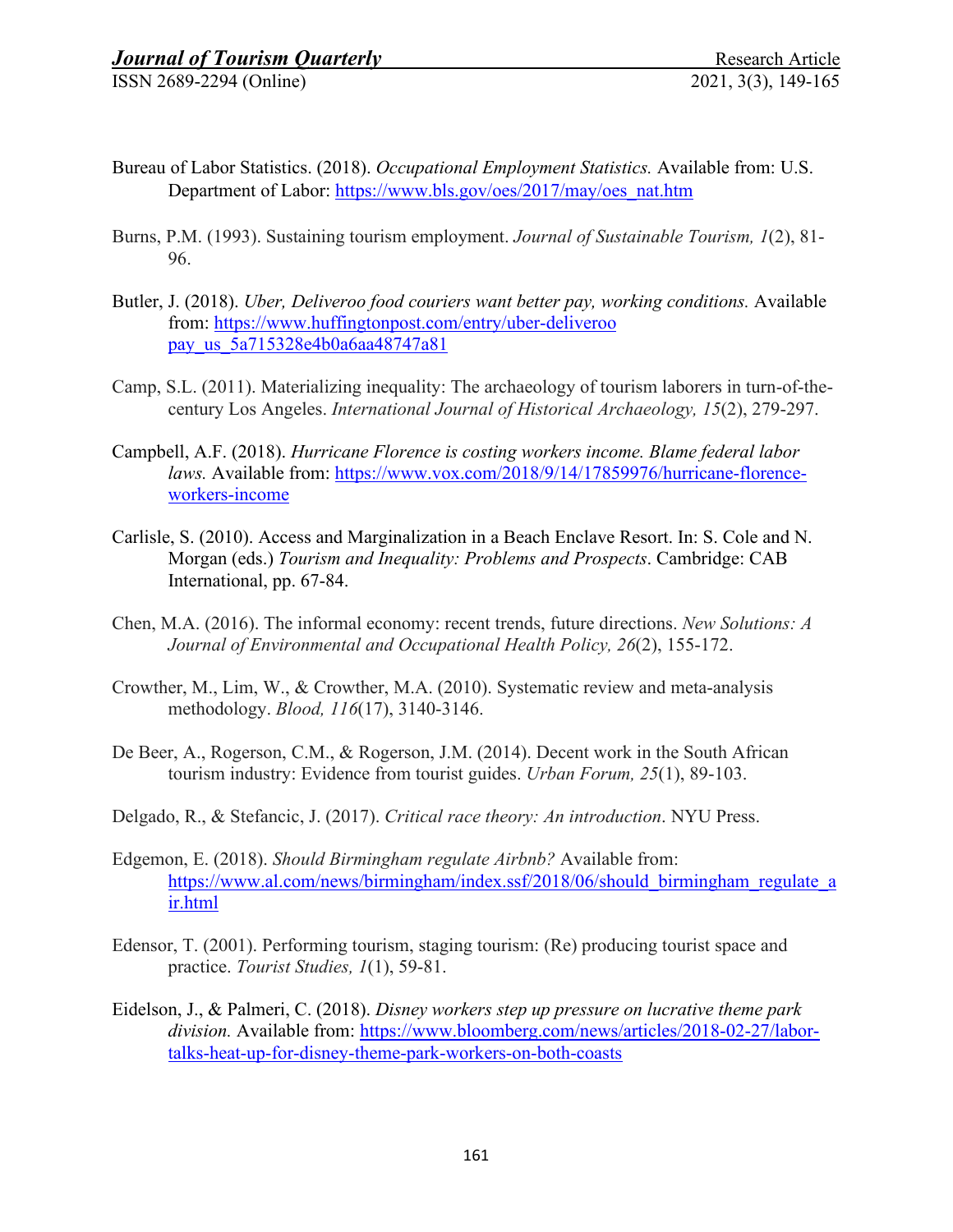- Freitag, T.G. (1994). Enclave tourism development: For whom the benefits roll? *Annals of Tourism Research, 21*(3), 538-554.
- Flavelle, C. (2018). *Latest climate threat for coastal cities: More rich people.* Available from: [https://www.bloomberg.com/news/articles/2018-04-23/the-latest-climate-threat-for](https://www.bloomberg.com/news/articles/2018-04-23/the-latest-climate-threat-for-coastal-cities-more-rich-people)[coastal-cities-more-rich-people](https://www.bloomberg.com/news/articles/2018-04-23/the-latest-climate-threat-for-coastal-cities-more-rich-people)
- Goetz, A.R., & Vowles, T.M. (2009). The good, the bad, and the ugly: 30 years of US airline deregulation. *Journal of Transport Geography, 17*(4), 251-263.
- Goldberg, E. (2018). *Why So Many Poor People May Never Recover From Hurricane Michael.* Available from: [https://www.huffingtonpost.com/entry/poor-people-hurricane-michael](https://www.huffingtonpost.com/entry/poor-people-hurricane-michael-recovery_us_5bc8a498e4b0d38b5875ce60)[recovery\\_us\\_5bc8a498e4b0d38b5875ce60](https://www.huffingtonpost.com/entry/poor-people-hurricane-michael-recovery_us_5bc8a498e4b0d38b5875ce60)
- Gotham, K.F. (2005). Tourism gentrification: The case of New Orleans' Vieux Carre (French Quarter). *Urban Studies, 42*(7), 1099-1121.
- Gotham, K.F. (2008). From 9/11 to 8/29: Post-disaster recovery and rebuilding in New York and New Orleans. *Social Forces, 87*(2), 1039-1062.
- Guttentag, D. (2015). Airbnb: disruptive innovation and the rise of an informal tourism accommodation sector. *Current issues in Tourism, 18*(12), 1192-1217.
- Hall, P. (2000). Creative cities and economic development. *Urban studies 37*(4), 639-649.
- Heffernan, E., & Lurye, R. (2016). *Propping up paradise: Hilton Head hospitality workers scarcer than ever.* Available from:<http://media.islandpacket.com/static/news/workforce/>
- Hsieh, Y.C., Apostolopoulos, Y., & Sönmez, S. (2016). Work conditions and health and wellbeing of Latina hotel housekeepers. *Journal of Immigrant and Minority Health, 18*(3), 568-581.
- Hudson, R., & Townsend, A. (1992). Tourism employment and policy choices for local government. In: P.S. Johnson & B. Thomas (eds.) *Perspectives on tourism policy*. Mansell, pp. 49-68.
- Ioannides, D., & Petridou, E. (2016). Contingent neoliberalism and urban tourism in the United States. In: J. Mosedale (ed.) *Neoliberalism and the political economy of tourism*. Routledge, pp. 21-35.
- Kaplan, R.A., & Nadler, M.L. (2015). Airbnb: A case study in occupancy regulation and taxation. *U. Chi. L. Rev. Dialogue, 82*, 103.
- Janta, H., Ladkin, A., Brown, L., & Lugosi, P. (2011). Employment experiences of Polish migrant workers in the UK hospitality sector. *Tourism Management*, *32*(5), 1006-1019.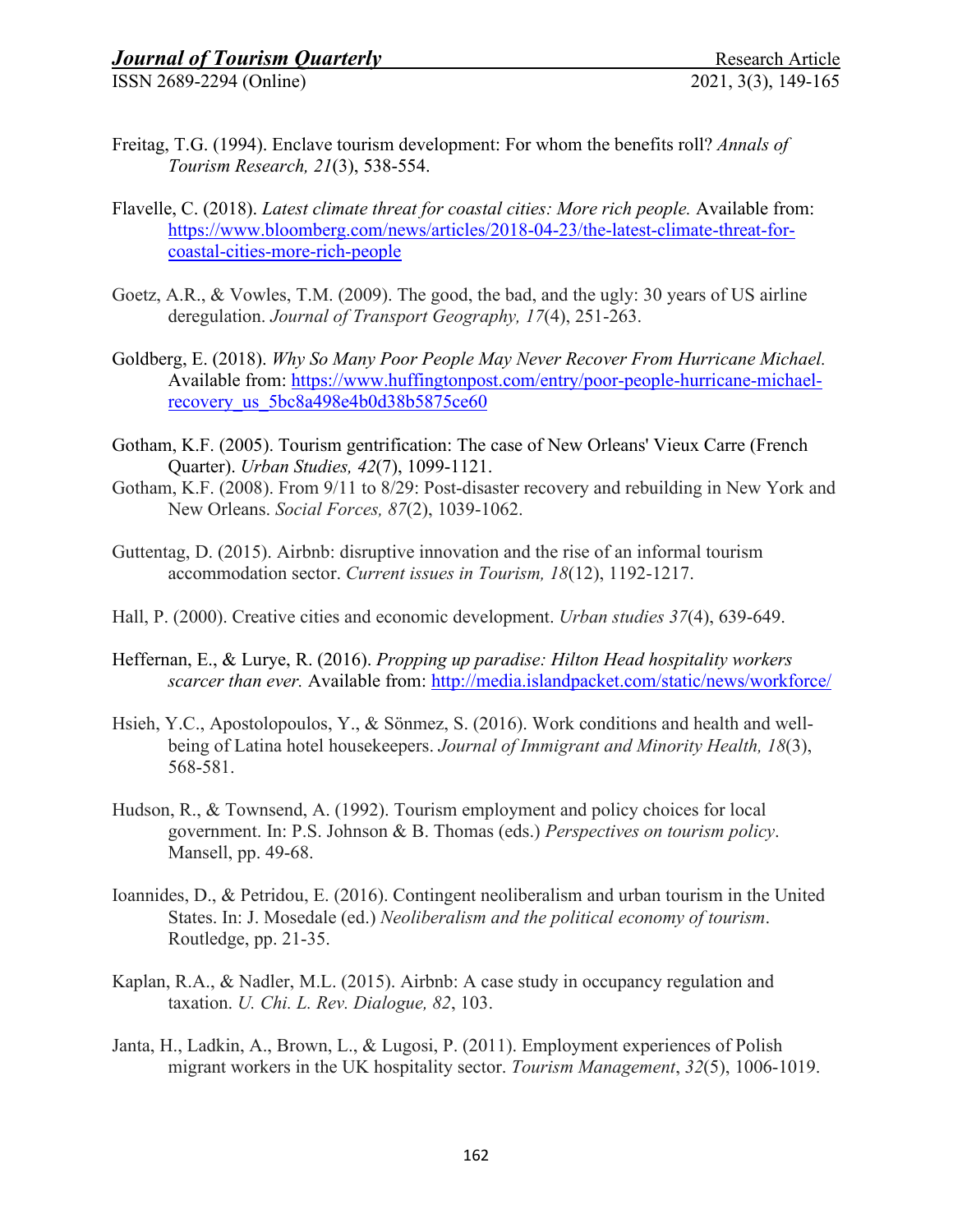- Kalargyrou, V., & Woods, R. (2015). An exploratory study of child commercial sexual exploitation in the hospitality industry in the United States. *Hospitality & Society 5*(1), 43-69.
- Kalleberg, A.L. (2009). Precarious work, insecure workers: Employment relations in transition. *American Sociological Review, 74*(1), 1-22.
- Kitterlin, M., & Moreo, P.J. (2012). Pre-employment drug-testing in the full-service restaurant industry and its relationship to employee work performance factors. *Journal of Human Resources in Hospitality & Tourism, 11*(1), 36-51.
- Koerner, C. (2018). *"I'm ready to fight": Thousands of Marriott workers will protest for safer conditions this week.* Available from: [https://www.buzzfeednews.com/article/claudiakoerner/marriott-unite-here-union-protest](https://www.buzzfeednews.com/article/claudiakoerner/marriott-unite-here-union-protest-panic-buttons)[panic-buttons](https://www.buzzfeednews.com/article/claudiakoerner/marriott-unite-here-union-protest-panic-buttons)
- Ladkin, A. (2011). Exploring tourism labor. *Annals of Tourism Research, 38*(3), 1135- 1155.
- Lee, C.K., & Kang, S. (1998). Measuring earnings inequality and median earnings in the tourism industry. *Tourism Management, 19*(4), 341-348.
- Leiper, N. (1999). A conceptual analysis of tourism-supported employment which reduces the incidence of exaggerated, misleading statistics about jobs. *Tourism Management, 20*(5), 605-613.
- Locke, C. (2019). *Bachelorette parties have taken over Austin. What does it mean for the city?*  Available from:<https://www.texasmonthly.com/the-culture/bachelorette-parties-austin/>
- Mallett, R., Hagen-Zanker, J., Slater, R., & Duvendack, M. (2012). The benefits and challenges of using systematic reviews in international development research. *Journal of Development Effectiveness, 4*(3), 445-455.
- Mathe, K., & Scott-Halsell, S. (2012). The effects of perceived external prestige on positive psychological states in quick service restaurants. *Journal of Human Resources in Hospitality & Tourism, 11*(4), 354-372.
- Marcouiller, D.W., & Xia, X. (2008). Distribution of income from tourism-sensitive employment. *Tourism Economics, 14*(3), 545-565.
- Martin, E. (2018). *Here's how much you have to earn to live comfortably in every US state.*  Available from: [https://www.cnbc.com/2018/02/05/what-a-living-wage-would-be-in](https://www.cnbc.com/2018/02/05/what-a-living-wage-would-be-in-every-us-state.html)[every-us-state.html](https://www.cnbc.com/2018/02/05/what-a-living-wage-would-be-in-every-us-state.html)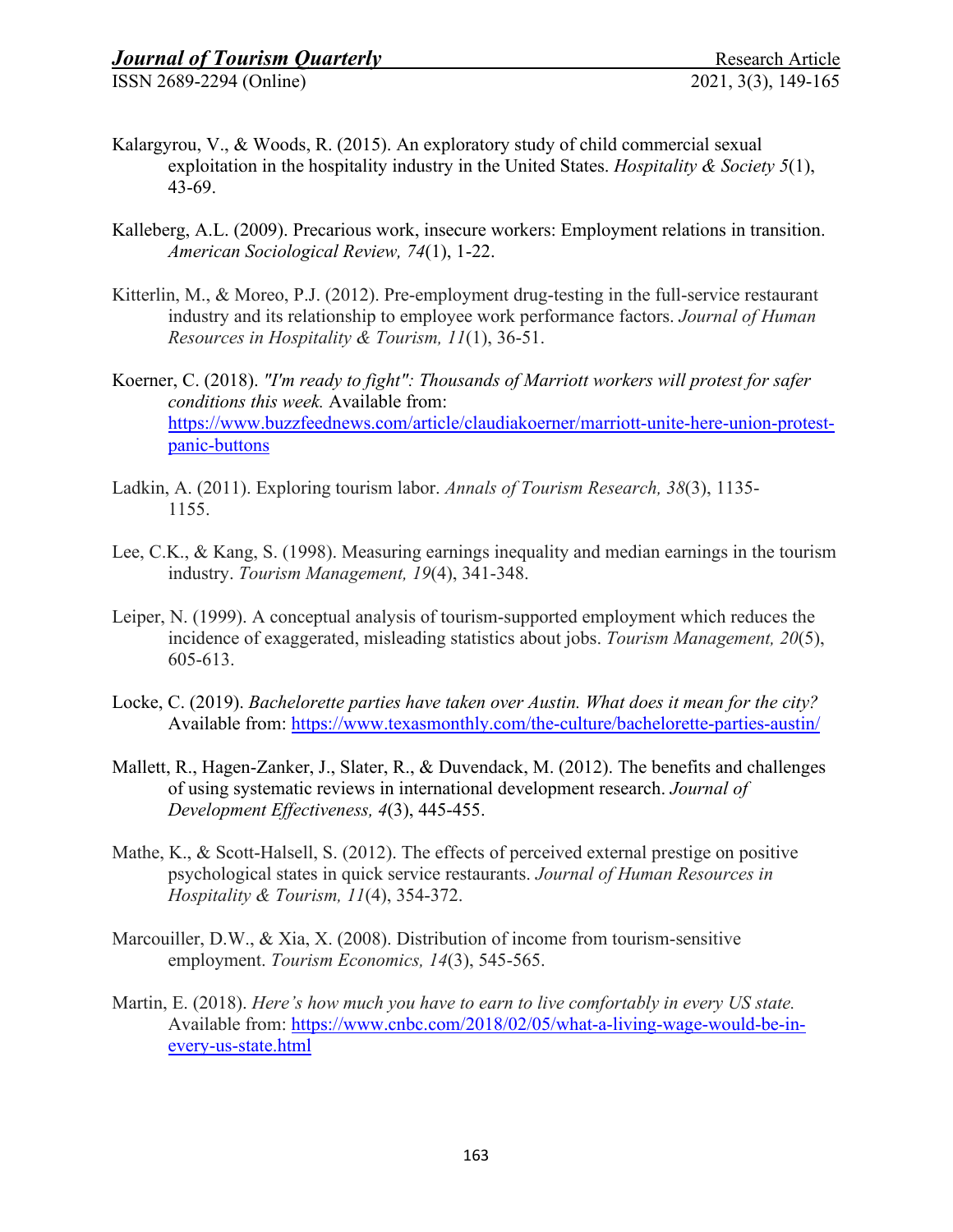- Mest, E. (2018). *Hotel workers take advantage of low unemployment to demand change.*  Available from: [https://www.hotelmanagement.net/operate/low-unemployment](https://www.hotelmanagement.net/operate/low-unemployment-empowers-hotel-workers)[empowers-hotel-workers](https://www.hotelmanagement.net/operate/low-unemployment-empowers-hotel-workers)
- Moher, D., Liberati, A., Tetzlaff, J., & Altman, D.G. (2009) Preferred reporting items for systematic reviews and meta-analyses: The PRISMA statement. *Annals of Internal Medicine, 151*(4), 264-269.
- Mosedale, J. (2011). *Political Economy of Tourism: A Critical Perspective.* New York, NY: Routledge.
- Ooi, N., Mair, J., & Laing, J. (2016). The transition from seasonal worker to permanent resident: social barriers faced within a mountain resort community. *Journal of Travel Research, 55*(2), 246-260.
- OnsØyen, L.E., Mykletun, R.J., & Steiro, T.J. (2009). Silenced and invisible: The work experience of room attendants in Norwegian hotels. *Scandinavian Journal of Hospitality and Tourism, 9*(1), 81–102.
- Peck, J. (1996). *Work-place: The social regulation of labor markets*. Guilford Press.
- Peck, J. (2003). Geography and public policy: mapping the penal state. *Progress in Human Geography, 27*(2), 222-232.
- Pritchard, A., Morgan, N., & Ateljevic, I. (2011). Hopeful tourism: A new transformative perspective. *Annals of Tourism Research, 38*(3), 941-963.
- Radiven, N., & Lucas, R. (1997). Minimum wages and pay policy in the British hospitality industry: past impact and future implications. *Progress in Tourism and Hospitality Research, 3*(2), 149-163.
- Riley, M. (2004). Chapter 11: Labor mobility and market structure in tourism. In: M. Riley, A.A. Lew, C.M. Hall, & A.M. Williams (eds.) *A Companion to Tourism*. Malden, MA: Blackwell Publishing, pp. 135-145.
- Robinson, D., & MacDonald, T. (2018). Tourism workforce development in the Kootenay-Rockies. *Annals of Tourism Research, 74*, 204-207.
- Robinson, R.N.S., Martins, A., Slonet, D., & Baum, T. (2019). Sustaining precarity: Critically examining tourism and employment. *Journal of Sustainable Tourism, 27*(7), 1008-1025.
- Shoot, B. (2018). *Why thousands of Marriott employees are protesting tomorrow.* Available from:<http://fortune.com/2018/06/26/marriott-employees-protest-eight-cities-wednesday/>